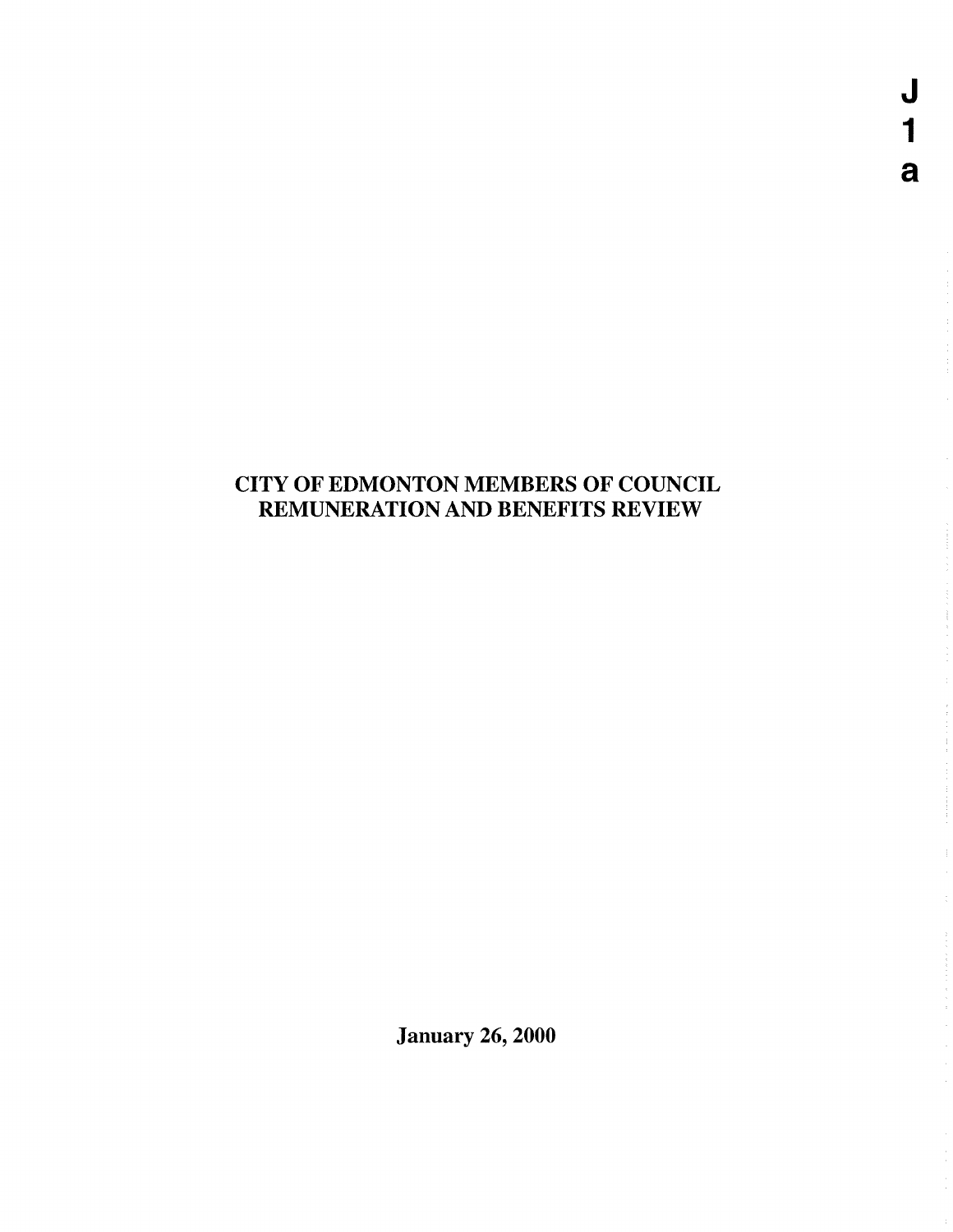### BACKGROUND

The last comprehensive review of compensation for the Mayor and Councillors for the City of Edmonton occurred eleven years ago, in 1989. Since that time, a number of changes have occurred within the Alberta and Canadian marketplaces that reinforce the need to review and update these compensation and benefits packages. Accordingly, a five-member Independent Citizens' Committee (The Committee) was established with a mandate to make recommendations with respect to:

- > Remuneration for Members of Council, including base salary and other forms of compensation;
- > Participation of Members of Council in benefit plans, including, but not limited to group insurance, health, dental, short and long-term disability, and the cost sharing of premiums under these plans;
- > Participation by Members of Council in a pension plan of similar value to that provided to employees of the City of Edmonton;
- > The payment of other allowances, including resettlement benefits and/or expenses directly relating to the duties of Council Members; and
- $\triangleright$  A compensation policy outlining the process for future market adjustments to the remuneration of Members of Council.

The Committee was supported by the City of Edmonton's Human Resources Department and an independent external consultant selected by The Committee. The City of Edmonton Human Resources staff conducted research and provided raw data to The Committee; and the independent external consultant reviewed the data from a quality control perspective, facilitated the meetings of The Committee and documented the results of the deliberations. All of the recommendations contained in this report were developed by The Independent Committee.

## APPROACH

The approach used to complete the work of The Committee included the following key steps:

- $\triangleright$  The Committee held initial meetings to:
	- Review the terms of reference for the project;
	- Review existing background information and data;
	- Select their independent external consultant;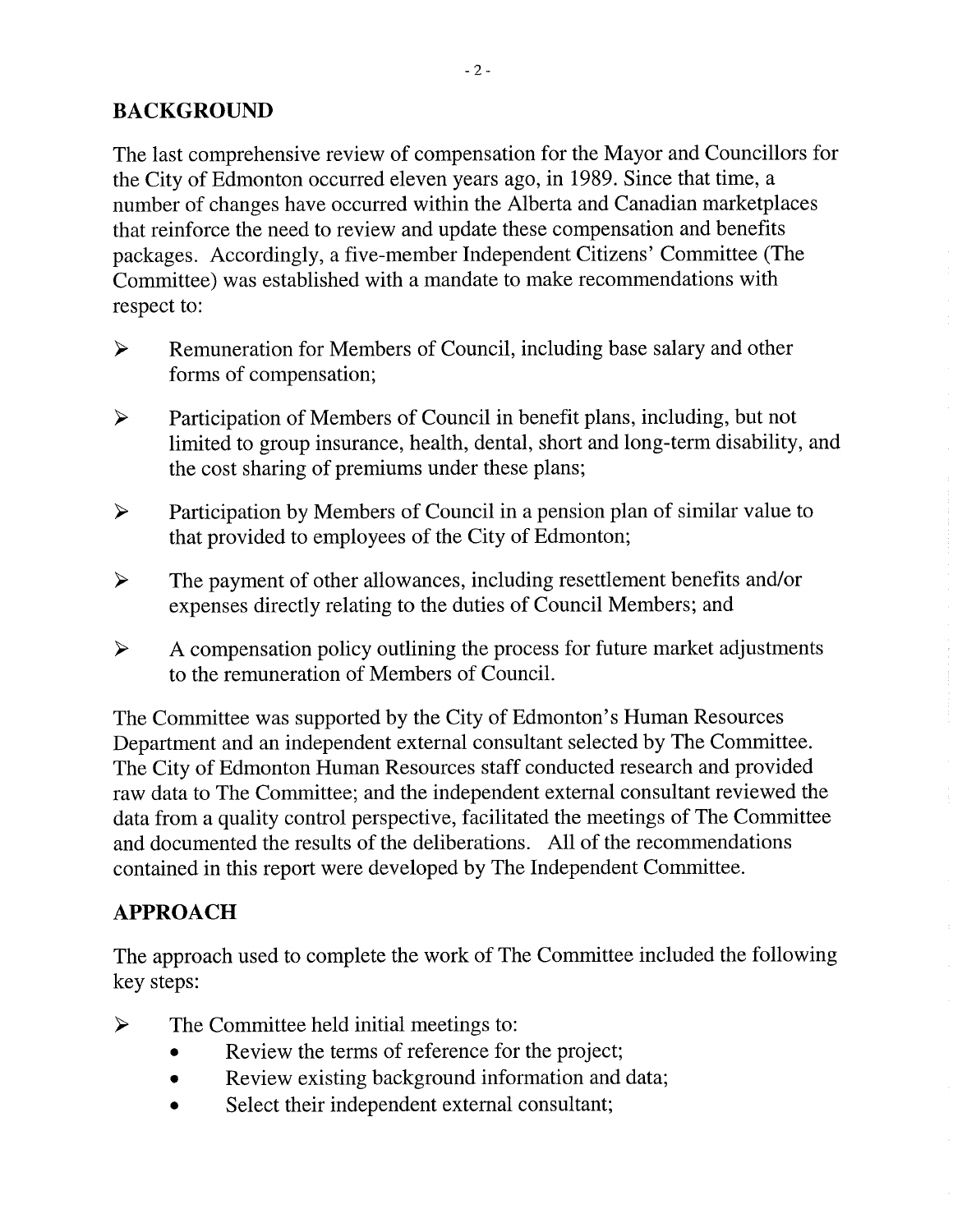- Determine the information and research required to support their work;
- Review the compensation and benefits survey instrument;
- Reach agreement on the benchmark organizations to be surveyed; and
- Establish project timelines and deliverables.
- > City of Edmonton Human Resources staff completed the remuneration and benefits survey of the benchmark municipalities, documented the results and had these validated by the independent consultant.
- > The Committee held four additional meetings in November, December and January at which:
	- The findings and conclusions from the compensation and benefits survey were reviewed and discussed; and
	- The Committee members reached agreement on recommendations relating to cash compensation, benefits, perquisites, retirement and transition allowances, and other compensation related policy recommendations.
- )=. The Committee's recommendations have been documented in this report which will be submitted to Council for review. (Appendix 1 details the list of documents and reports that The Committee reviewed and discussed as background for their recommendations.)

## THE CHALLENGE

The Committee felt strongly that the need for strong visionary leadership from our elected officials is critical as we position the City of Edmonton as a "smart city", ready to embrace the challenges and opportunities that the next century will present. The global marketplace, rapid advances in communications and information technology, increased downloading of responsibilities to municipalities, and rising expectations for service combined with decreased government grants, sets part of the context for this dynamic and challenging role.

To be effective, our elected officials need to be creative, flexible and innovative problem solvers. They need to be continuously learning, ensuring the currency of their knowledge about leadership and governance, planned growth, economic development, fiscal management, services to people, and municipal infrastructure. They need to be accessible and accountable to the electorate, effectively representing the views of citizens on important policy issues that affect the quality of life for individuals and families in our community. They must make complex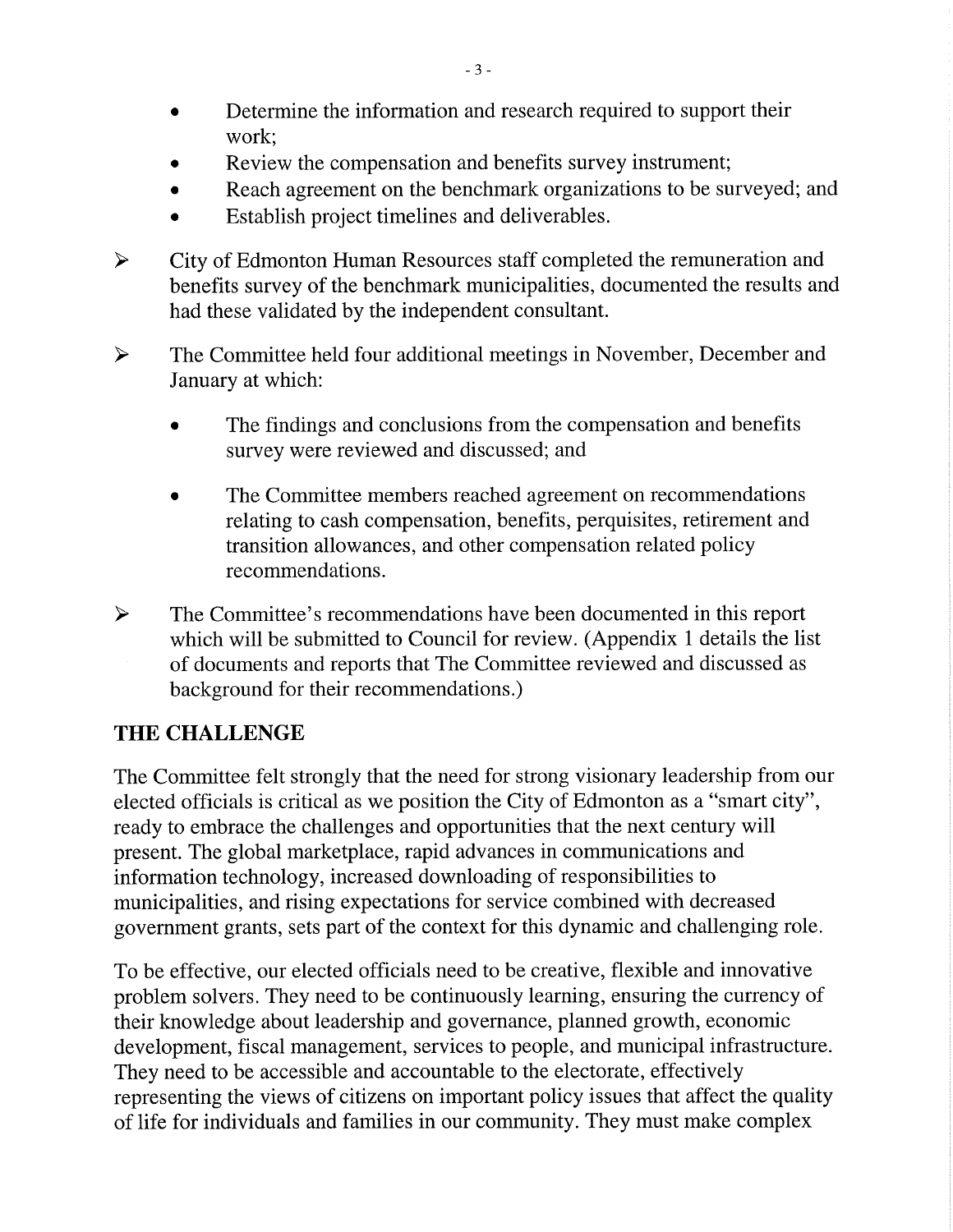decisions that appropriately balance fiscal, legislative and operational realities with human needs and wants.

Within this leadership context, the Mayor and Council for the City of Edmonton are responsible for providing strategic and policy direction to a large public sector corporation with a staff of more than 7,300\* and a combined operating and capital budget of one billion dollars. Specifically, they are accountable to the citizens for:

- \* There were 7304 permanent full-time equivalent employees as of the pay period ending 09/0ct/1999.
- $\triangleright$  Establishing the long-term vision, strategic directions and goals for the municipality; and ensuring that the desired goals/results are being achieved;
- $\triangleright$  Developing and approving bylaws in accordance with the requirements of the *Municipal Government Act;*
- $\triangleright$  Ensuring that available resources are used responsibly to the optimum benefit of residents;
- $\triangleright$  Ensuring that high quality municipal services and programs are provided in a cost-effective manner;
- $\triangleright$  Ensuring effective communication with the public; i.e., reflecting public views on important issues as well as providing timely, accurate reporting to the public about the municipality's operations;
- $\triangleright$  Establishing policies which define the goals to be achieved, the parameters within which the City Manager and staff are to operate, Council - Executive relations, and Council processes;
- > Recruiting the City Manager and providing ongoing feedback, including formal evaluation of administrative performance;
- $\triangleright$  Acting as ambassadors for the City, marketing and promoting the City as a great place to live and work; and
- $\triangleright$  Balancing the diverse values, aspirations, priorities and competing interests of the community.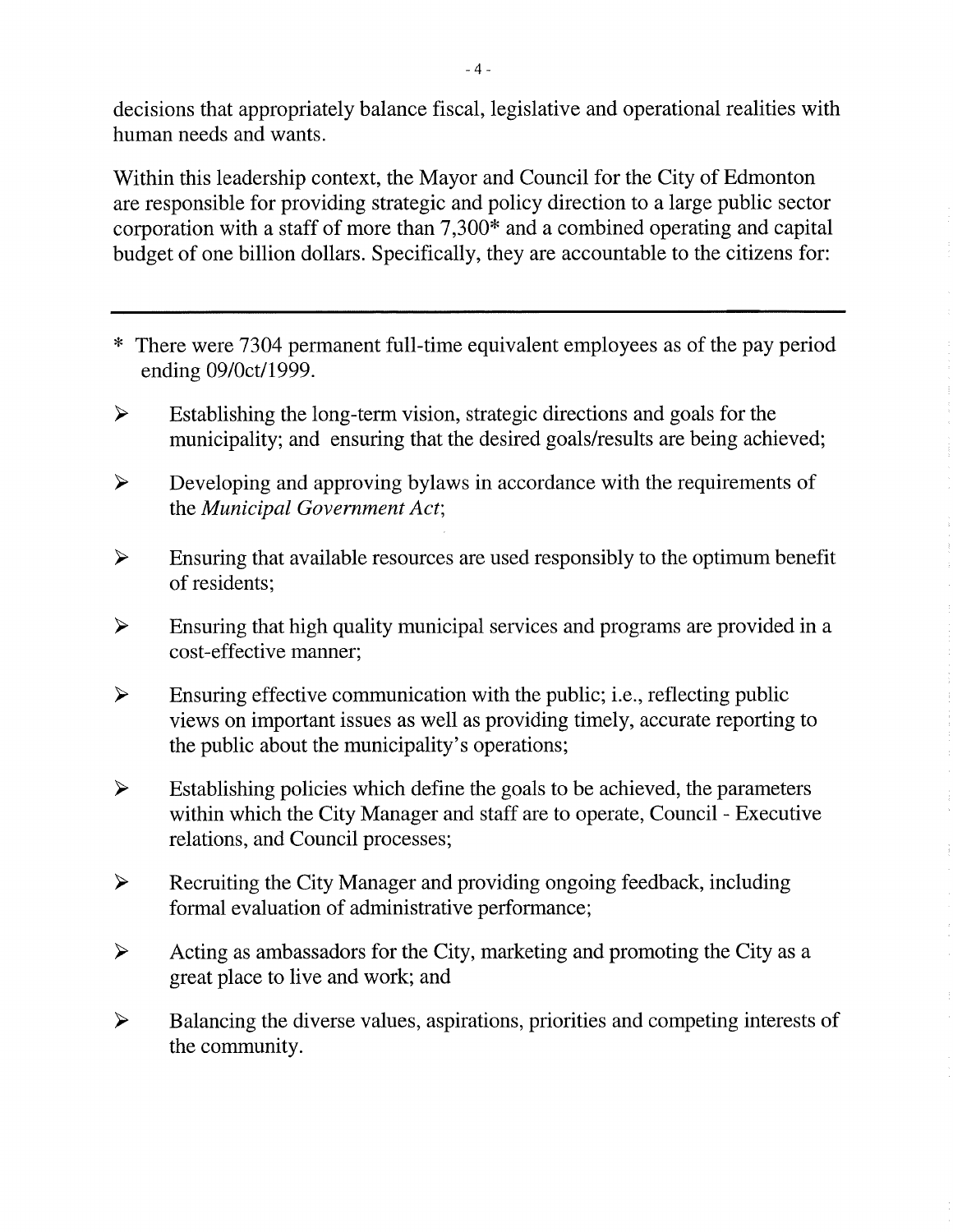### **FUNDAMENTAL PRINCIPLES**

The ability of the City to attract talented, community service oriented individuals to leadership roles as elected municipal officials profoundly affects what our community is now and what it will become in the future. In a democracy it is essential that every citizen should have the opportunity to seek public office. Therefore, when making decisions with respect to compensation policy it is important that compensation levels be adequate to allow a broad range of candidates to seek election. While a strong community service orientation is important, the City would not be served well if compensation levels limit access to public office to only those citizens who are sufficiently wealthy that they can afford to serve.

Accordingly, in arriving at the recommendations detailed in this report, The Committee attempted to ensure that the total compensation package for Members of Council would:

- $\triangleright$  Provide adequate compensation and benefits to enable a broad range of citizens from all walks of life to seek public office;
- $\triangleright$  Reflect the responsibilities, time commitments and accountability associated with the position;
- )=. Consider the opportunity costs associated with interrupting one's career to serve in public office;
- $\triangleright$  Be comparable to equivalent positions in other jurisdictions across the country, while taking into account variations in the cost of living;
- Make appropriate provisions to support access by Members of Council to educational and professional development programs that facilitate increased effectiveness in fulfilling their leadership roles; and
- $\triangleright$  Enable compensation adjustments to be made on a prudent and regular basis.

It is also important to note that The Committee believes that being a Member of Council is a full time, demanding job that carries with it high expectations for performance and public accountability. The Committee's recommendations relating to compensation levels which follow, reflect the importance and high expectations associated with these critical leadership positions.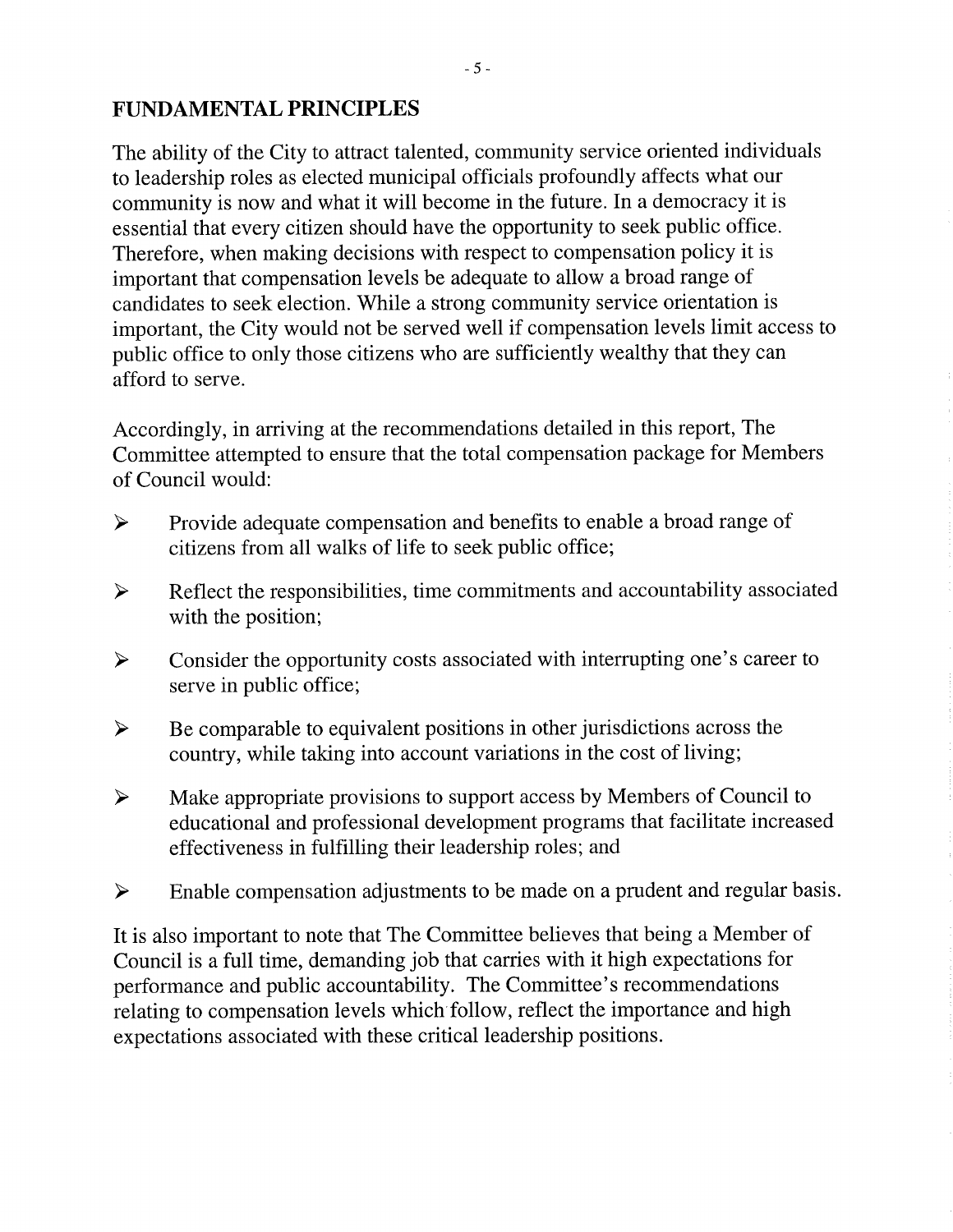### **RECOMMENDATIONS**

#### *Cash Compensation*

| Recommendation: That the City of Edmonton continue to pay cash compensation |  |
|-----------------------------------------------------------------------------|--|
| to their Members of Council entirely through an annual fixed                |  |
| salary.                                                                     |  |

*Rationale:* Committee members favored a fixed annual salary with defined expectations for Members of Council, including expectations relating to committee roles and responsibilities. The Committee felt that fixed annual salaries were easier to administer and have less potential to be abused than the use of either per diems or a combination of fixed salary and per diems.

*Recommendation: That the City of Edmonton pay elected officials total annual cash compensation as detailed in Table I on the following page, with one third of this sum being tax exempt.* 

*Recommendation: That no changes be made to the additional remuneration of \$300 paid councillors for each month of service in the capacity of Deputy Mayor.* 

## **TABLE 1: RECOMMENDED TOTAL 2000 CASH COMPENSATION**

| <b>Mayor's Cash Compensation   Councillors Cash</b> | <b>Compensation</b> |  |
|-----------------------------------------------------|---------------------|--|
| Annual Salary                                       | Annual Salary       |  |
| \$100,500                                           | \$52,500            |  |

*Rationale:* The considerations The Committee deemed most important in setting the cash compensation levels for Members of Council included:

• the last review of cash compensation for Members of Council occurred in 1989 and since that time economic conditions have changed considerably;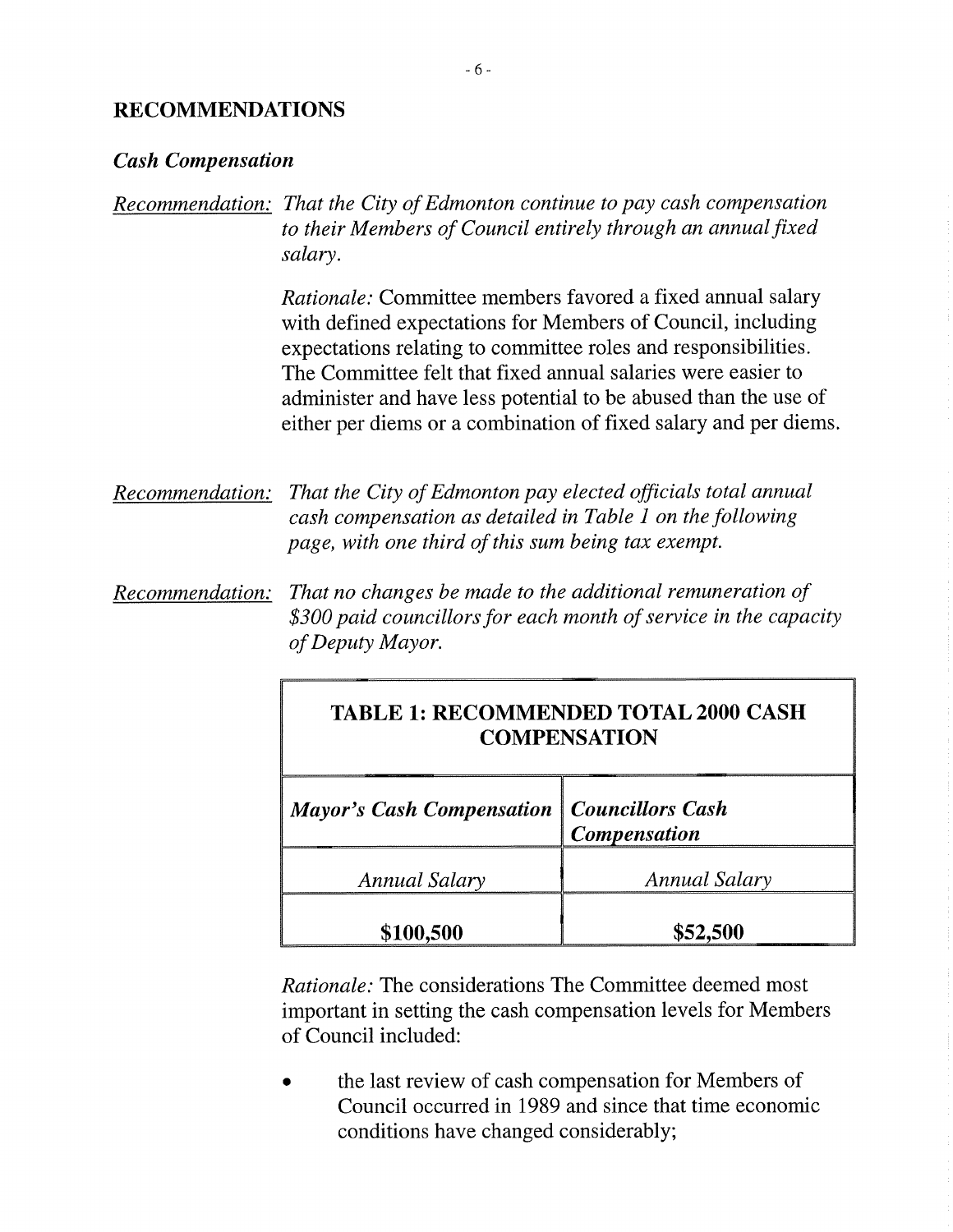- the significant demands and responsibilities of the job;
- the importance of being able to attract a broad range of potential candidates for public office;
- the opportunity costs associated with serving as an elected official, i.e., disruptions to career, impact on retirement planning, potential reductions in income and impact on employee benefits; and
- comparisons with compensation levels paid by similar municipalities across Canada, including differences in the cost of living.

The Committee acknowledged the importance of the community service orientation that Members of Council must bring to the job. However, they felt that compensation levels must appropriately reflect the complexity, large commitment of time, loss of privacy, and the impact that the decisions made by Members of Council have on the quality of life for Edmonton's citizens.

In addition, The Committee noted that during the 10-year period from 1989 to 1998, Statistics Canada reports indicate that the Consumer Price Index for Edmonton rose by 24.2%; and the average weekly earnings in Alberta rose by 28.1%. (Data for 1999 was not available at the time that this report was prepared; however it will likely increase these percentages slightly.)

With respect to the tax exempt portion of the salary, one third of an elected official's salary (at all levels of government) has traditionally been tax exempt and the Committee decided not to recommend any changes to this practice.

### *Benefits*

*Recommendation: That Members of Council be provided with the same employee benefits package and employer contribution rates as the City of Edmonton's "Management Exempt Group" (Non union management employees of the City of Edmonton).*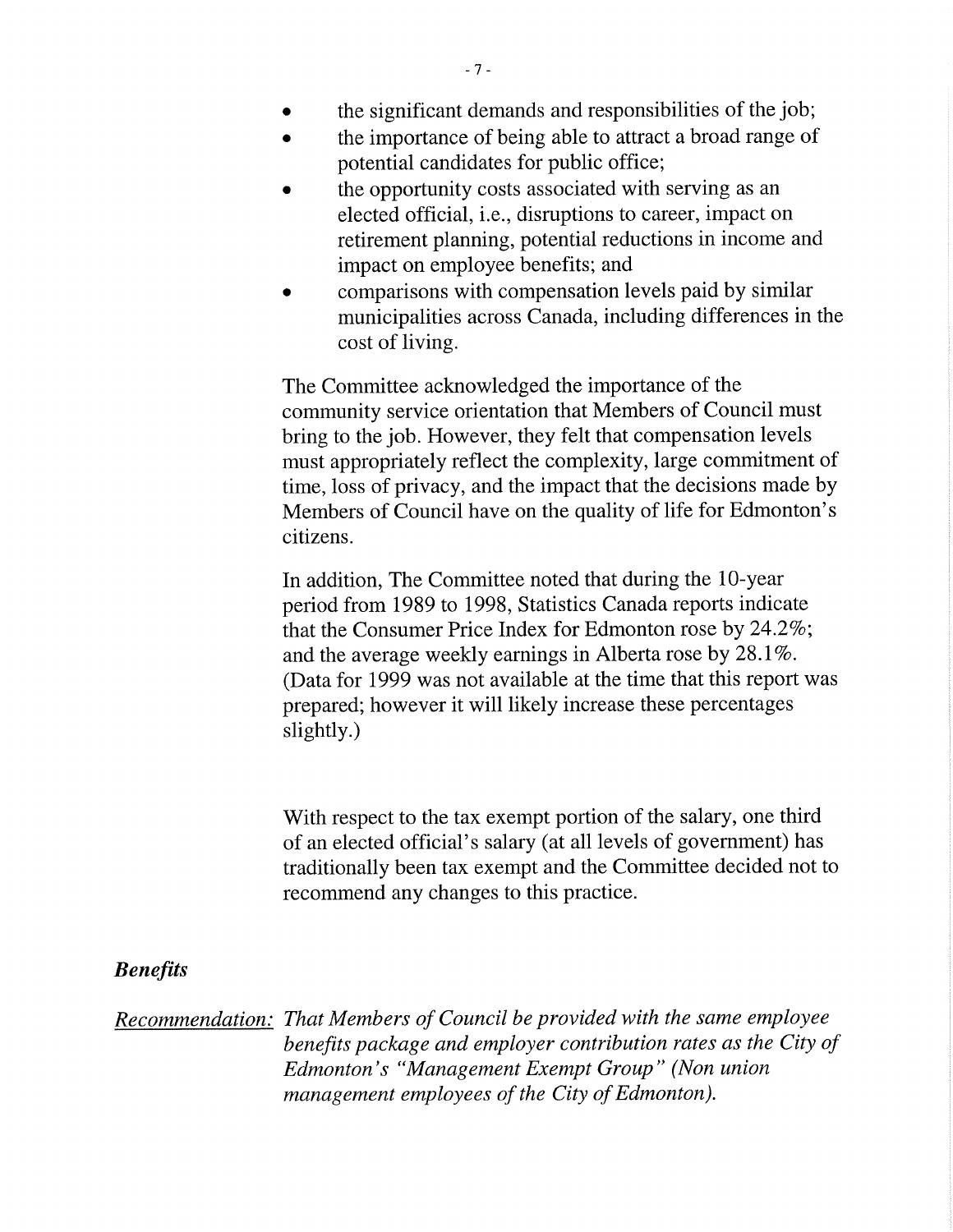*Rationale:* The vast majority of both public and private sector employers provide comprehensive benefit packages for their employees that include all or some of the following benefits: life and accident insurance; long- term disability insurance; extended health; provincial health care; and dental care.

The Committee feels strongly that individuals, who serve as elected officials should not be penalized by having their benefits interrupted. It was also noted that the majority of the municipalities surveyed have linked the benefits of elected officials directly to the benefits packages for management exempt staff. This establishes a straight-forward and costeffective mechanism for determining contribution levels and annual adjustments, and ensures that benefits coverage is not interrupted when a citizen becomes an elected official.

Note: Employee Benefit Package is defined in this recommendation as including: Group Life Insurance, Dependant Life Insurance, Long-term Disability, Extended Health, Provincial Health Care and Dental Care.

### *Perquisites*

Committee members were of the view that perquisites made available to Members of Council should be limited to those areas critical to fulfilling their role as an elected official. Two areas were identified as meeting this requirement: businessrelated transportation and office support and equipment.

| Recommendation: That the current City of Edmonton policy of providing the<br>Mayor a choice between having access to a City vehicle or a<br>vehicle allowance for the Mayor's use be maintained.                                                                                                             |  |
|--------------------------------------------------------------------------------------------------------------------------------------------------------------------------------------------------------------------------------------------------------------------------------------------------------------|--|
| <i>Rationale:</i> Given the high profile that the Mayor is expected to<br>maintain at City events and functions, the provision of a city<br>vehicle or a vehicle allowance of comparable annual value for<br>the Mayor is a cost-effective way of dealing with business-<br>related transportation expenses. |  |
| Recommendation: That Councillors be provided with a \$400 a month<br>transportation allowance to offset the transportation costs<br>associated with fulfilling their duties within the City of<br>Edmonton and the region.                                                                                   |  |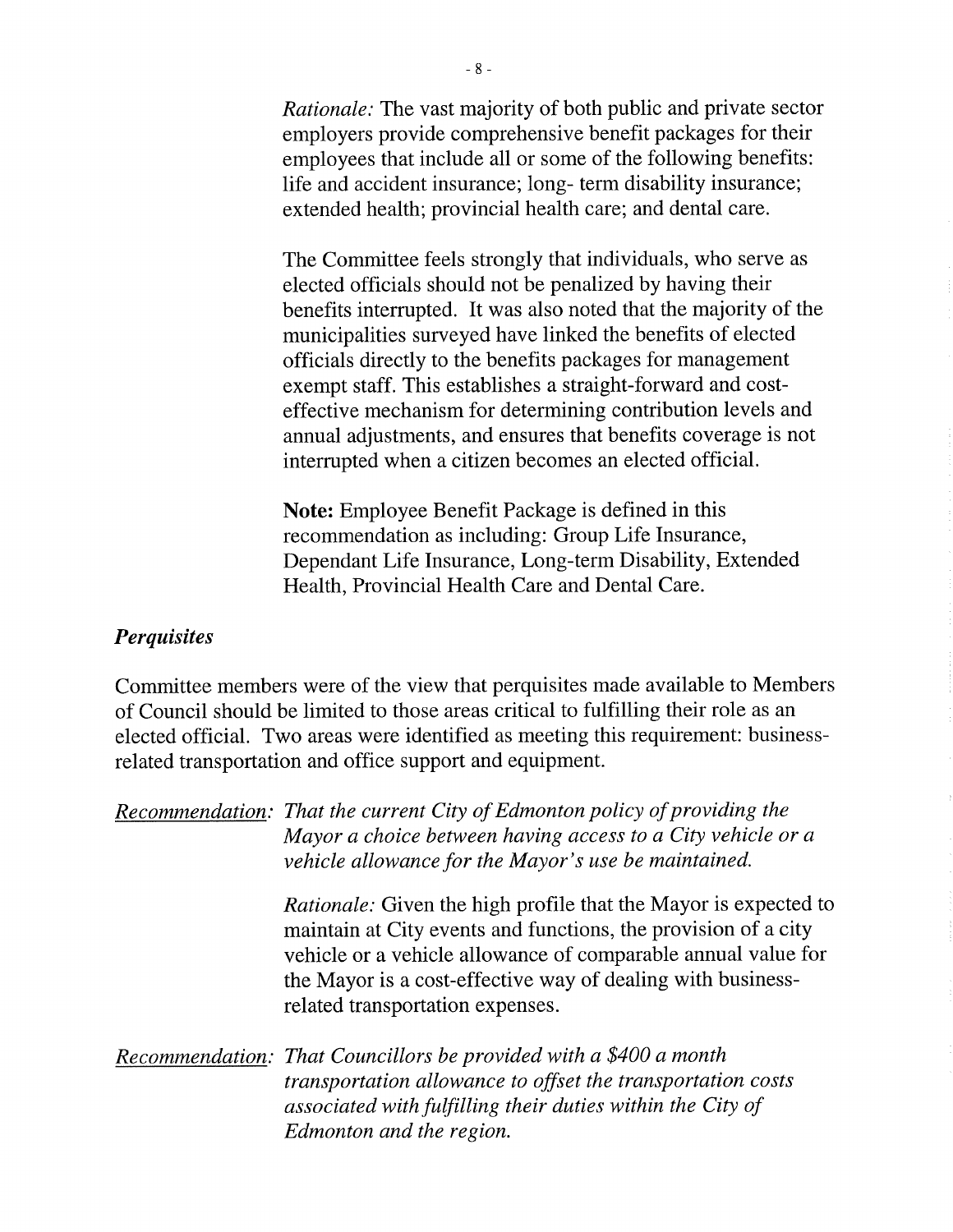*Rationale:* Councillors are expected to represent the City at numerous City, regional and ward functions. Given the number of scheduled events and the demands of the job, it is not uncommon for elected officials to attend several functions per week both within the City and within the larger Capital Region.

It is standard practice for public and private sector organizations to either pay a per/kilometer expense allowance or a flat transportation allowance to offset the costs associated with the use of personal vehicles for business related activities. The majority of the municipalities surveyed do provide either a monthly car allowance or mileage reimbursement for use of personal vehicles while on city business. The Committee was of the view that a standard \$400 a month transportation allowance closely approximates what the actual per/kilometer charges would be, while having the advantage of reducing the complexities of administering the policy.

*Recommendation: That the City continue to provide elected officials with administrative support and office equipment required to fulfill their obligations and responsibilities as elected officials within established budget constraints.* 

> *Rationale:* Elected officials need ready access to adequate administrative and research support, as well as the computer and communications equipment necessary to do the job.

#### *Retirement Benefits*

### *Recommendation: That the City of Edmonton contribute an amount equal to 6% of the elected officials total annual salary to support retirement.*

*Rationale:* Elected officials in Edmonton were substantially below the survey jurisdictions with respect to retirement benefits. The Committee felt strongly that citizens who run for public office should not be penalized by having their retirement planning interrupted. Given the range of ages and circumstances of individuals serving as Members of Council, it is very difficult to recommend a specific fixed benefit pension plan or provide for a contribution to an RRSP that will meet the needs or be fair to all Members of Council. The cost of the proposed recommendation to the City would be comparable to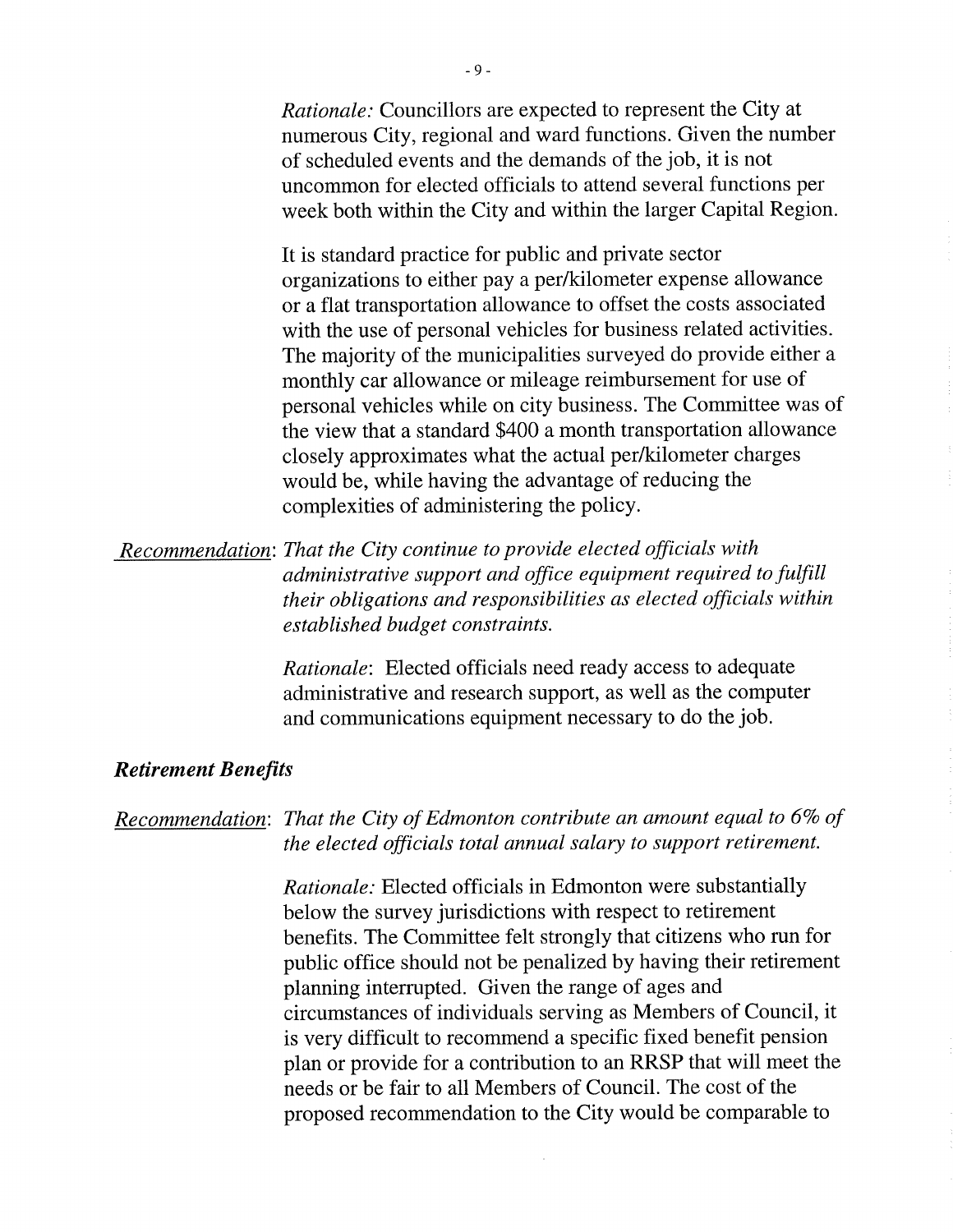providing Members of Council access to the mandatory fixed benefit pension plan in which City employees participate.

#### *Transition Allowances*

*Recommendation: That the City of Edmonton Members of Council be provided with a severance payment upon the conclusion of their service. This severance allowance is to be equal to 2 weeks salary for each year served to a maximum of six months salary. Members of Council will not begin to accumulate credits under this provision until after the 2001 election.* 

> *Rationale:* Severance allowances serve the purpose of assisting individuals to bridge the period between the time that they leave a position until they re-enter the workforce in another position. Most severance allowances are linked directly to length of service and include a maximum pay out. In addition, most employees have access to Employment Insurance benefits to help bridge the gap during a transition to another job.

> Members of Council currently do not have access to any severance or transition benefits; nor are they eligible for Employment Insurance benefits. The Committee felt that Members of Council should have access to some severance/transition support; however, they felt strongly that the provisions *should not be retroactive.* Having the current Council establish the policy for future Councils was viewed as a more appropriate and prudent way to manage the transition to this new policy.

#### *Other Compensation Policy Related Issues*

#### Regular Adjustments

*Recommendations:* The mechanism that The Committee is proposing to deal with regular adjustments to compensation and benefits has two distinct but interrelated recommendations. These include:

> *That cash compensation for Members of Council be*  ➤ *adjusted on January 1st of each year by the same percentage increase or decrease as the Average Weekly Earnings for Alberta as reported by the Statistics Canada*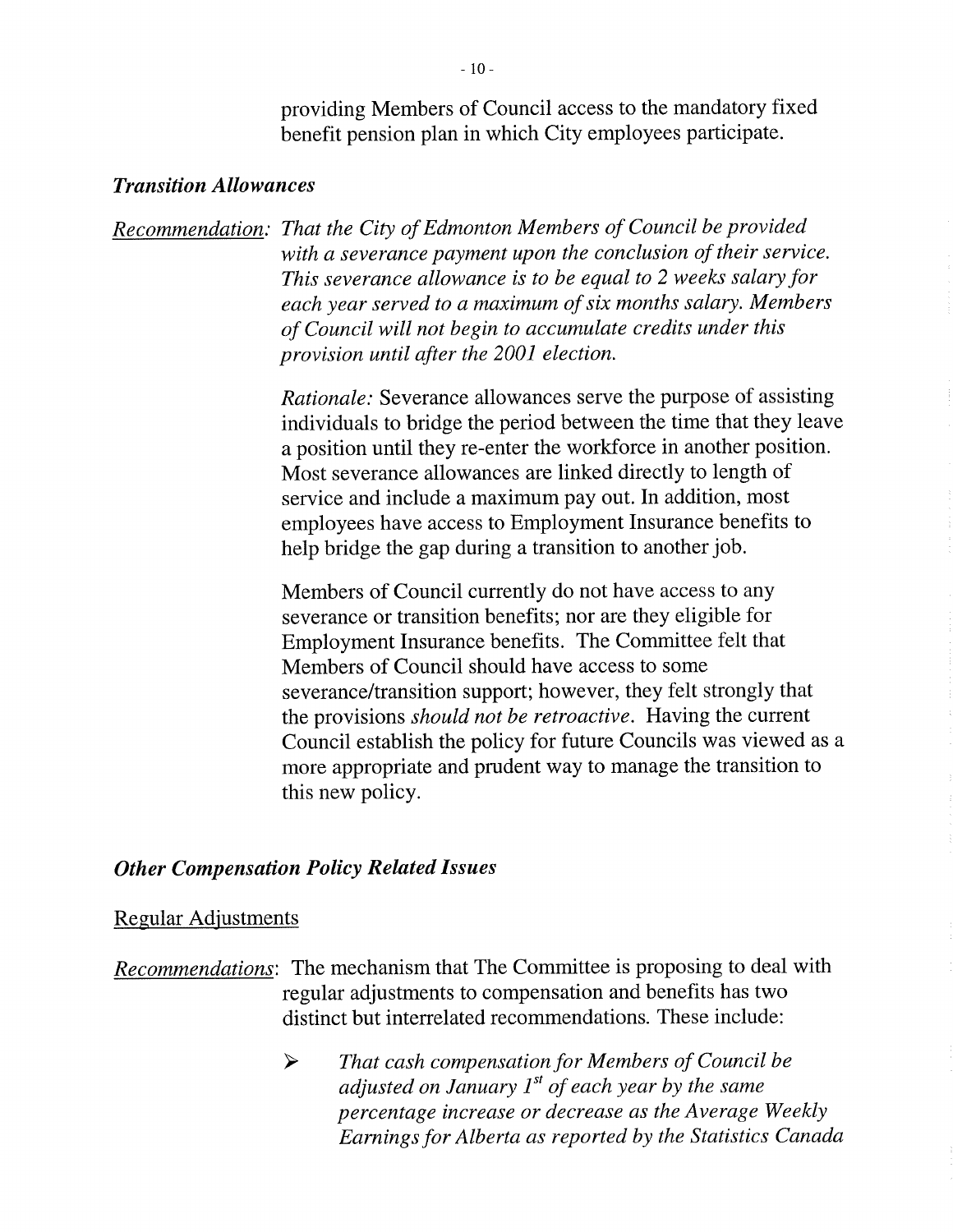*survey of employment payroll and hours for the immediately preceding year.* 

*> That the City establish a Council Compensation Commission, or similar independent body, every six years (or two Council terms) to do a comprehensive review of compensation levels, issues and policies relating to elected officials. The Commission could include representatives from labor, the business community, post secondary institutions, the judiciary and citizens at large. The Independent Compensation Commission would be appointed toward the end of the second Council term with their recommendations not coming into effect until after the next election.* 

*Rationale:* Because of the politically sensitive nature of the issue, Members of Council are often reluctant to deal with salary adjustments for themselves. This is evidenced by the fact that the last time compensation levels were reviewed for Members of Council in Edmonton was in 1989 — more than 11 years ago. This can result in the compensation packages becoming significantly out of alignment with the marketplace and the need to make significant adjustments to bring them back into an acceptable and fair range. Basing annual cash compensation adjustments on an external objective index removes the need for Members of Council to be reviewing and approving their own salary adjustments on an annual basis, while still providing for adjustments that reflect changing economic circumstances.

Establishing a Compensation Commission provides for a more comprehensive and through assessment of the total compensation and benefits package for Members of Council. This allows an independent body to conduct sound market research and have an open discussion of key policy issues related to compensation for Members of Council every six years. This timeframe is reasonable if combined with the annual adjustments proposed to cash compensation. In the event that automatic annual adjustments were not built into the process, the Compensation Commission would have to review salaries toward the end of each Council term of office.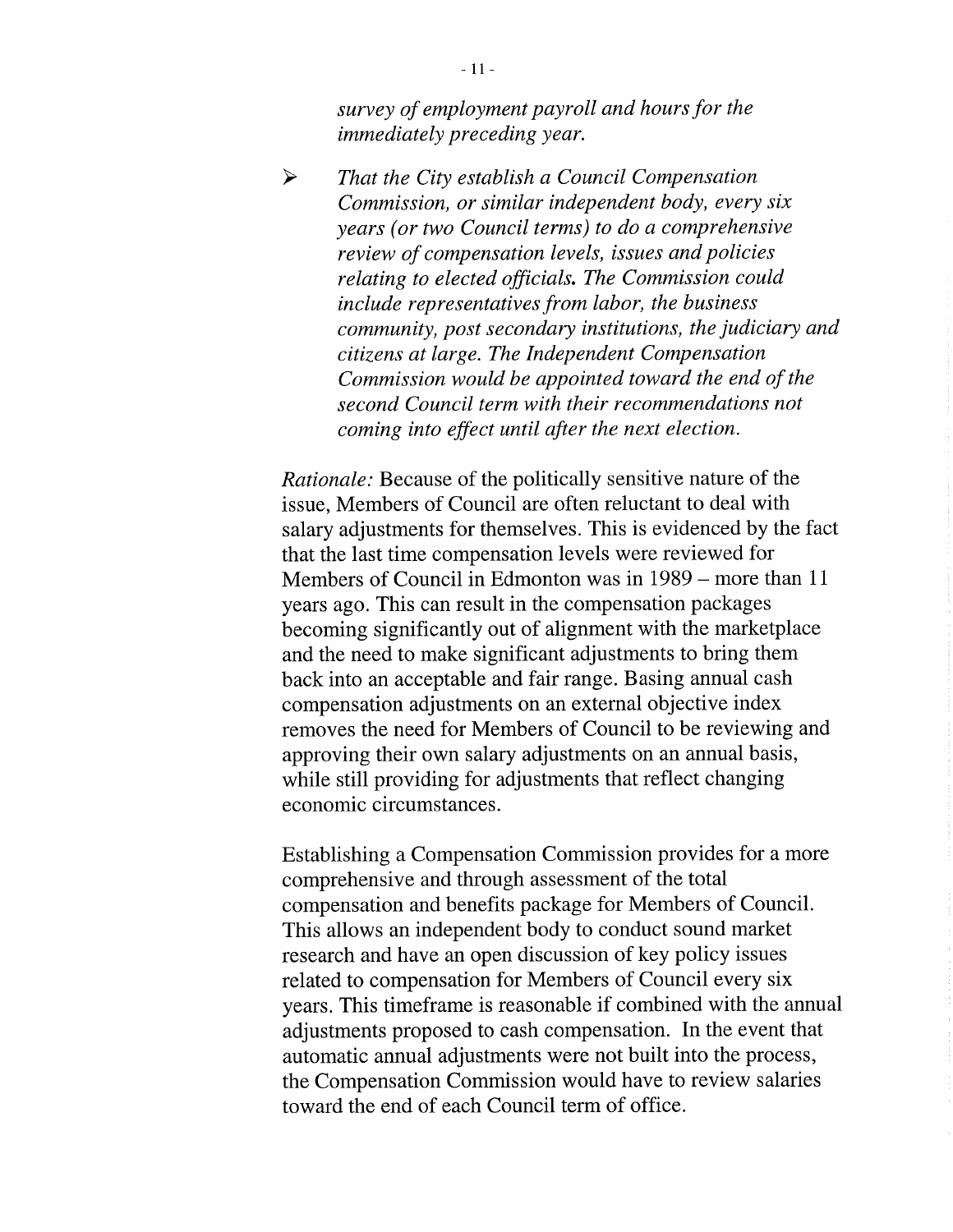#### Continuing Education

### *Recommendation: Develop a partnership with the University of Alberta for the purpose of creating a university level educational program for elected municipal officials.*

*Rationale:* The Committee feels strongly that Members of Council must have access to a high quality educational program that is tailored specifically to meet their needs. The program could be developed in distinct but interrelated modules that address a range of issues and skill sets that are germane to their roles. While the program content should be determined based upon consultation with elected officials, senior municipal administrators, educators and other recognized experts in the municipal government field, potential areas of focus could include: governance and leadership; global economics; interpreting financial and pro forma statements; ethics and conflict of interest; policy development; information technology; economic development; land use planning and media relations.

Specific modules could be designed as mandatory or optional for newly elected officials depending upon the content focus. Provision should also be made to address the continuing education/ professional development needs of experienced councillors. Costs associated with having Members of Council participate in the program should be paid for by the City.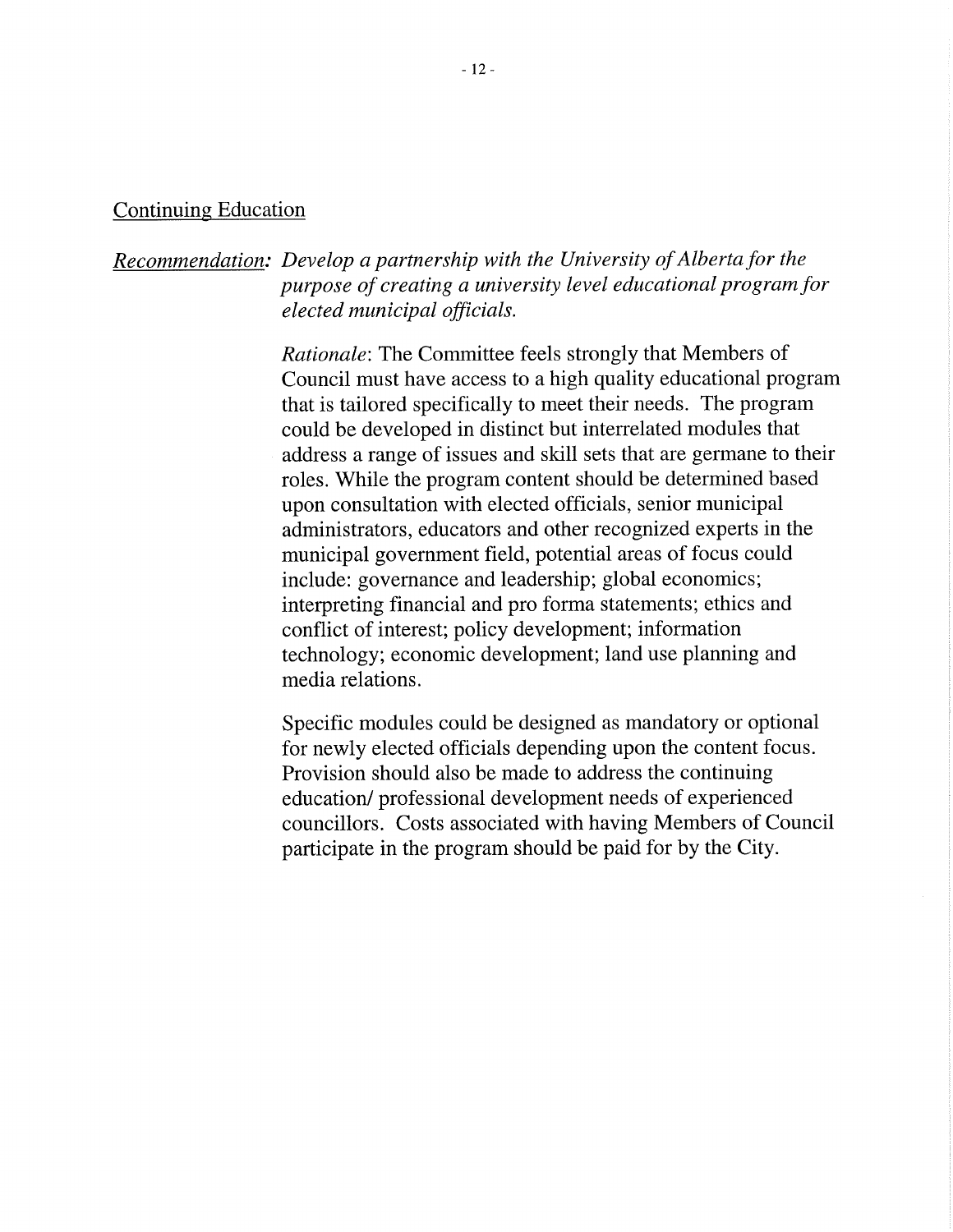## APPENDIX A

 $\Delta \sim 1$ 

SUPPORTING DOCUMENTS December 13, 1999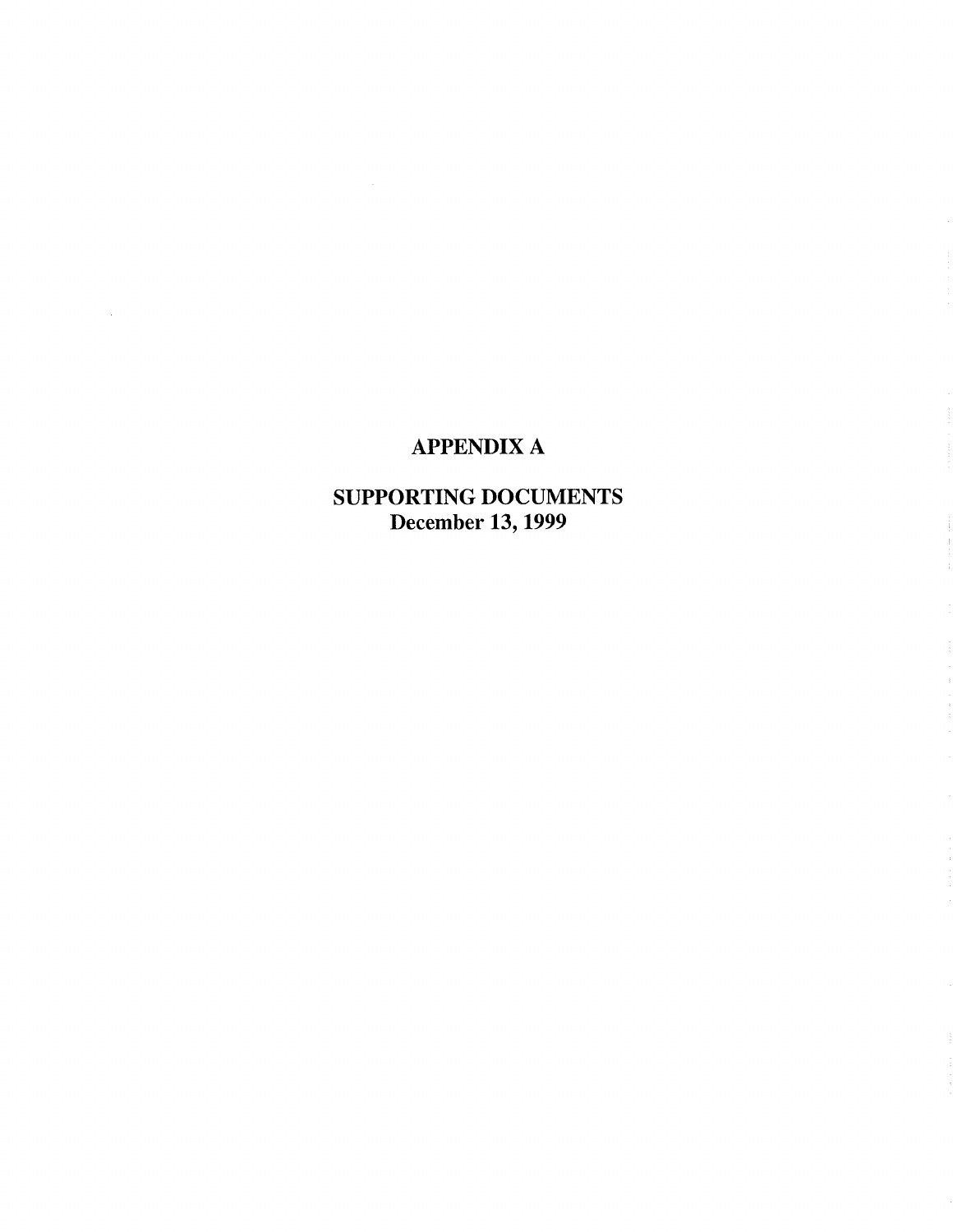### **DOCUMENTS PROVIDED TO THE INDEPENDENT COMMITTEE TO SUPPORT THE REVIEW THE REMUNERATION AND BENEFITS OF MEMBERS OF COUNCIL**

- 1. Bylaw 12090 Independent Committee to Review the Remuneration and Benefits of Members of Council, July 6, 1999
- 2. Administration Report A Bylaw to Establish an Independent Committee to Review the Remuneration and Benefits of Members of Council, June 3, 1999
- 3. Administration Report Independent Committee to Review the Remuneration and Benefits of Members of Council — Committee Appointments, June 29, 1999
- 4. Administration Report Remuneration and Benefits for Councillors (M. Phair), April 16, 1999
- 5. Administration Report Pensions for Mayor/Councillors (M. Phair), April 2, 1997
- 6. City of Edmonton Benefit Plans for Council Members
- 7. History of Council Remuneration (Overview)
- 8. Summary of Pension Plan Provisions for City of Calgary Elected Officials
- 9. Local Authorities Pension Plan Members' Handbook (Pension Plan covering Municipal Employees in Alberta)
- 10. City of Mississauga 1998 Mayor and Councillors' Remuneration Survey
- 11. Members of the Legislative Assembly 1994 MLA Total Compensation Survey
- 12. City of Winnipeg Survey of Canadian Cities 1998 Remuneration of Mayors and Councillors
- 13. Strathcona County Elected Officials Compensation Review, November 1997
- 14. Municipality of Wood Buffalo Compensation and Expense Policy for Members of Council
- 15. Town of Caledon Members of Council Remuneration and Expense Allowance Resolutions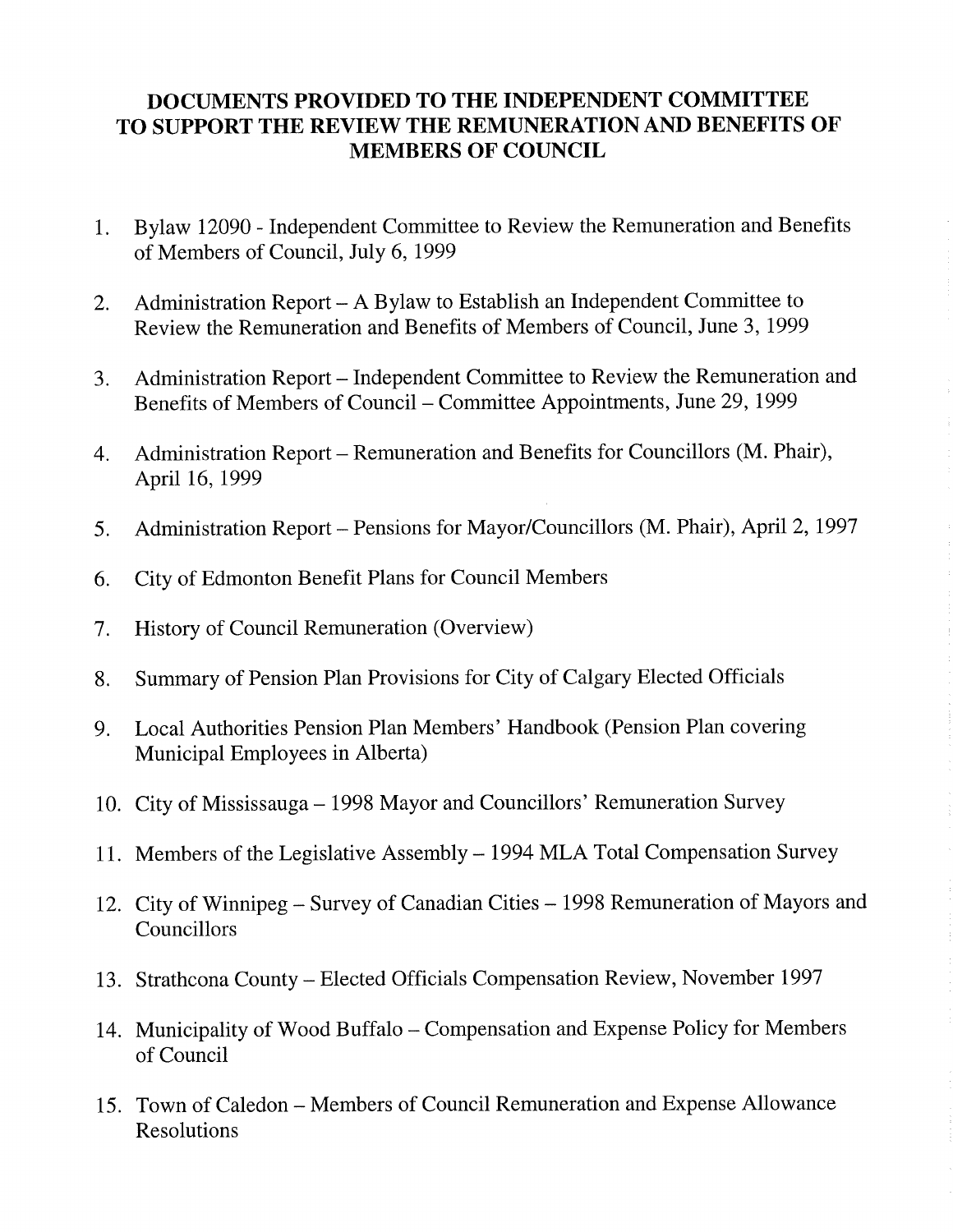- 16. City of Phoenix City Council Salaries
- 17. News Articles
	- $\checkmark$  Councillors warned to be wary, Edmonton Journal, May 7, 1999
	- $\checkmark$  Purves and the pay raise: How to come out smelling like a rose, Saint John's Edmonton Report, March 6, 1978
	- $\checkmark$  Alberta Legislature Conquers Thorny Members' Pay Issue, The Parliamentarian, July 1999
- 18. Administration Report Senior Management Team Salary and Benefits, October 1, 1999
- 19. Administration Report Responsibilities of Members of Council and Members of the Legislative Assembly of Alberta, October 1, 1999
- 20. Administration Report Tax Exemption for Elected Municipal Officials, November 9, 1999
- 21. Administration Report Research Road Map, November 8, 1999
	- $\checkmark$  Includes: Demographic and Economic Indicators, Housing Market Information, 1998 Residential Property Tax and Utility Survey, Municipal/Regional Property Tax Comparison for an Average Single Family House in 1999, Opportunity Cost Matrix, City Council Work Profile, Elected Officials Remuneration and Benefits Survey
- 22. Summary of Compensation and Benefits Survey Findings, November 18, 1999 (Western Management Consultants)
- 23. Council Representation on Civic Agencies and Other Associations, Miscellaneous Ad Hoc Committees and Special Task Forces
- 24. Administration Report Role of the Deputy Mayor in Winnipeg, November 26, 1999
- 25. Administration Report Length of Service for Members of Edmonton's City Council, November 26, 1999
- 26. Average Weekly Earnings (including overtime), Public administration, Canada, the provinces and the territories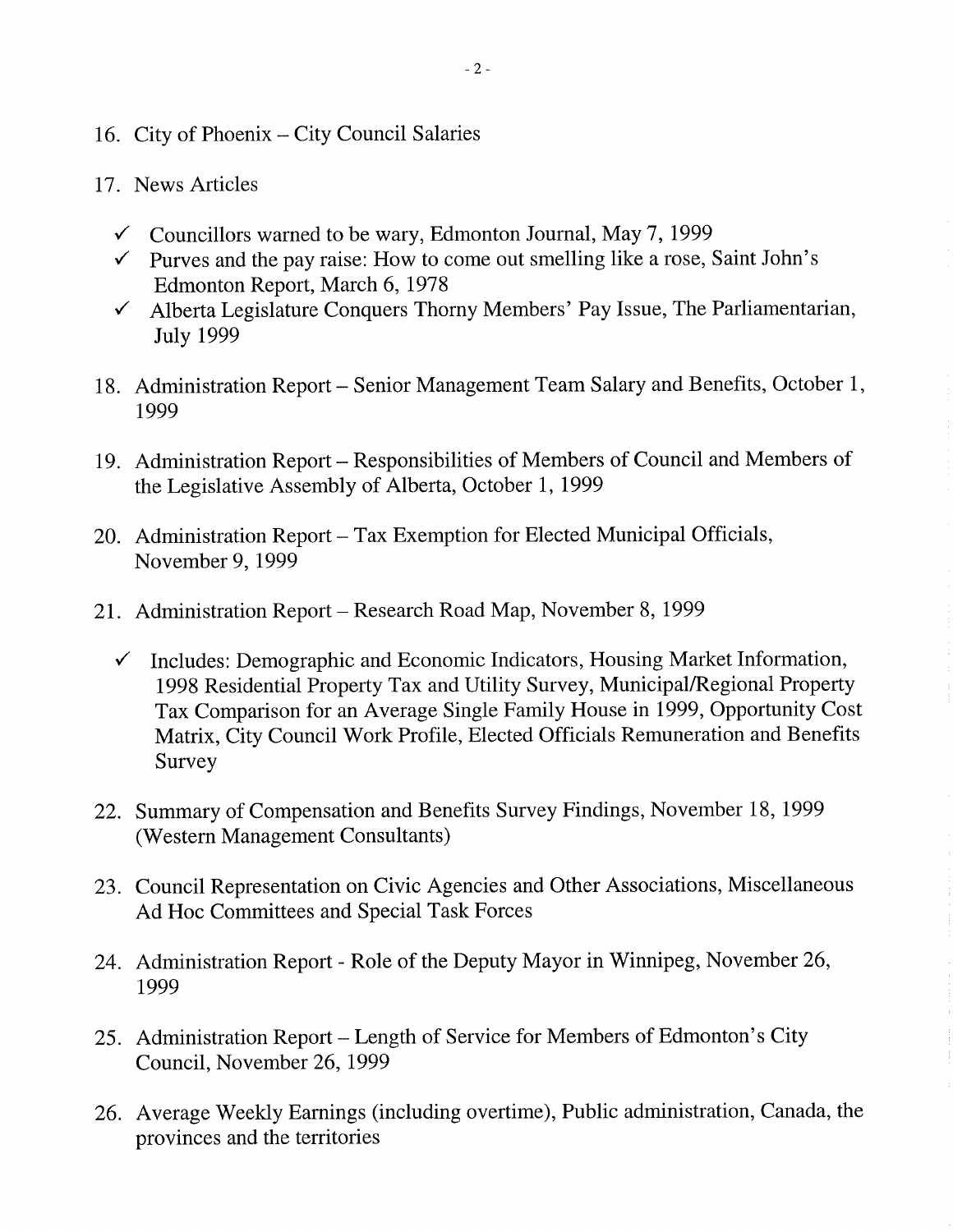- 27. Average Total Income of Persons Reporting Income for Edmonton, Calgary and Alberta
- 28. Daily Living Price Index
- 29. Flexible Spending Account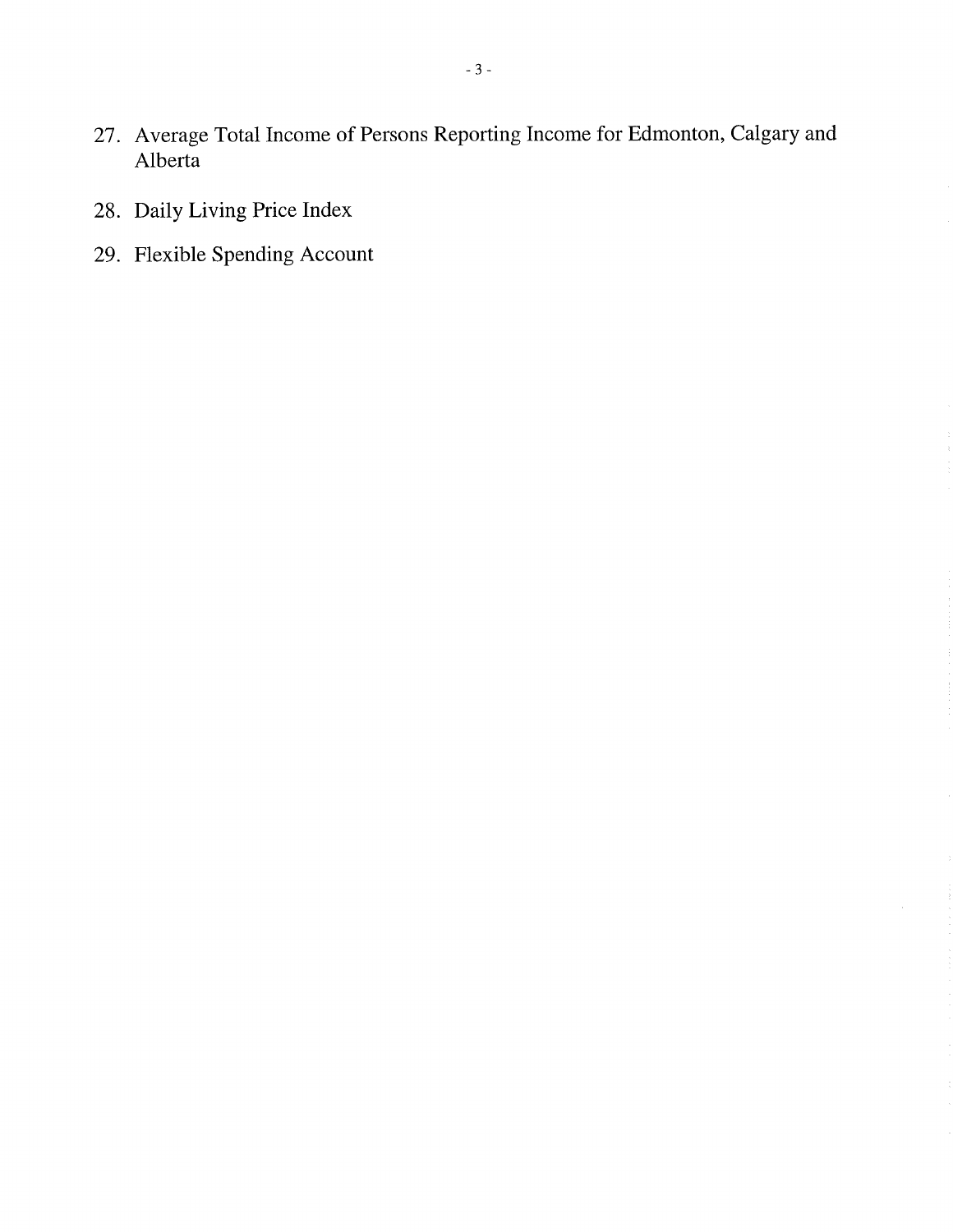## APPENDIX B

# FINANCIAL IMPLICATIONS OF RECOMMENDATIONS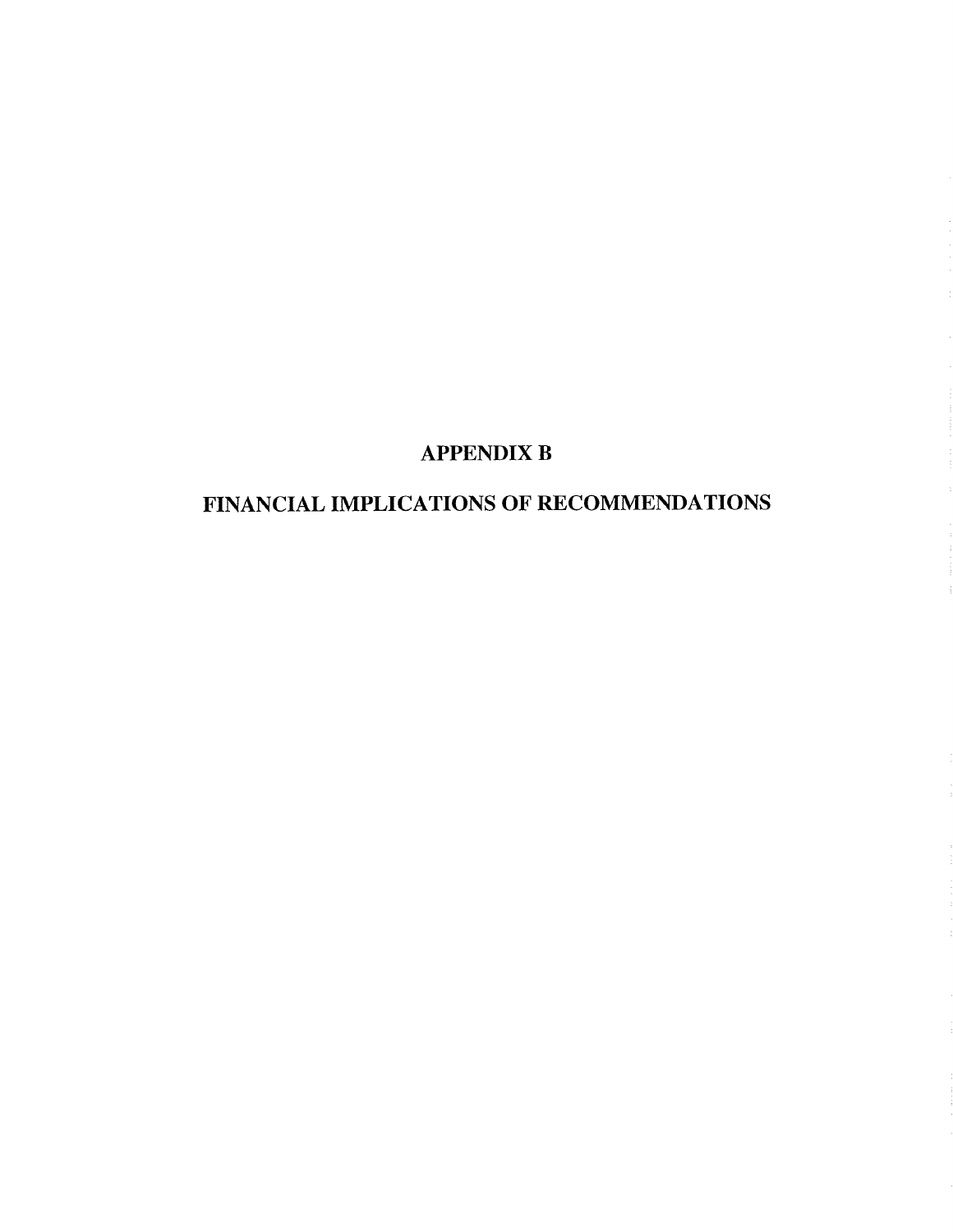| <b>Benefits</b>         |                                                            | <b>Cost-Sharing</b> | <b>City's Cost</b>                       |
|-------------------------|------------------------------------------------------------|---------------------|------------------------------------------|
| <b>Proposed</b>         | 1999 Total<br>Family<br>Premium<br>Payable                 | <b>Proposed</b>     | <b>Annual Cost</b><br>(Family)           |
| Alberta Health<br>Care  | \$68.00 monthly                                            | 50% City            | \$408.00                                 |
| Major Medical           | \$19.90 bi-<br>weekly                                      | 50% City            | \$259.70                                 |
| Dental Plan             | \$48.50 bi-<br>weekly                                      | $65\%$ City         | \$822.93                                 |
| <b>Basic Group Life</b> | $$0.086$ per<br>\$1,000                                    | 50% City            | \$148.25<br>Councillor<br>\$282.92 Mayor |
| Dependent Life          | \$0.070 bi-<br>weekly                                      | 100%<br>Official    | None                                     |
| <b>Optional Life</b>    | Based on age<br>and sex and<br>smoker versus<br>non-smoker | 100%<br>Official    | None                                     |
| Long Term<br>Disability | \$0.80% bi-<br>weekly                                      | 100%<br>Official    | None                                     |

|                                    | <b>Annual Cost</b> |                 |
|------------------------------------|--------------------|-----------------|
|                                    | <b>Current</b>     | <b>Proposed</b> |
| Mayor                              | \$1,518.62         | \$1,773.55      |
| Per Councillor                     | \$1,465.05         | \$1,638.88      |
| <b>Total Annual</b><br><b>Cost</b> | \$19,099.22        | \$21,440.11     |

*3. That Councillors be provided with a \$400 a month car allowance to offset the transportation costs associated with fulfilling their duties within the City of Edmonton.* 

| ➤ | <b>Annual Cost per Councillor:</b>           | \$4,800  |
|---|----------------------------------------------|----------|
| ➤ | Total Annual Cost (12 Councillors):          | \$57,600 |
| ➤ | Total Annual Cost of leased vehicle provided |          |
|   | to the Mayor:                                | \$8,500  |